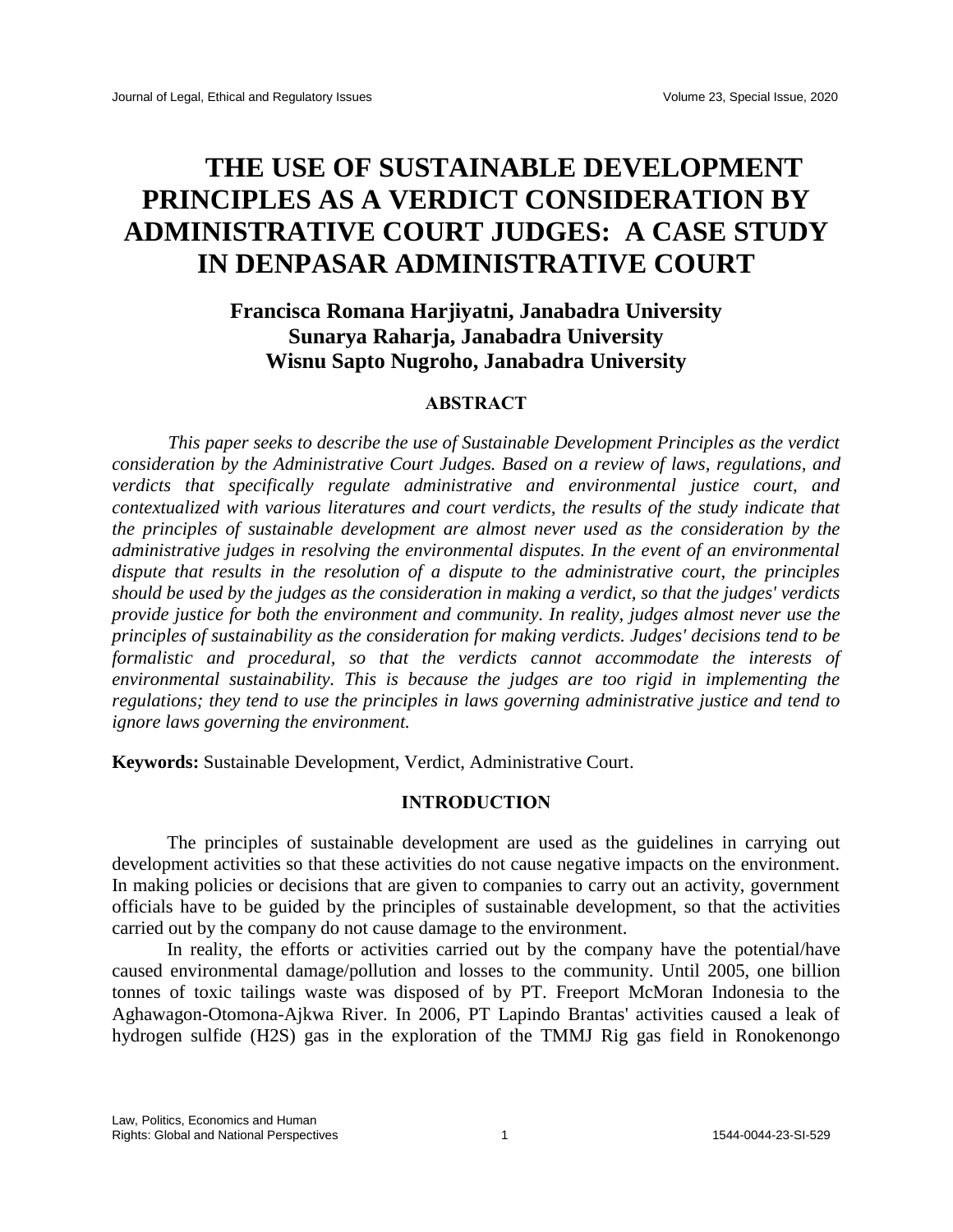Village, Porong District, Sidoarjo Regency. Until 2018, 11 companies had carried out activities that caused forest and land fires and illegal logging in Riau Province (Kafrawi, 2020).

This led to a lawsuit by the community or environmental organizations against the government officials as the ones providing the permissions and also to the companies as the holders/recipients of the permissions to the Administrative Court.

The administrative court that resolves the dispute will eventually produce a product called a verdict. In the Administrative Court Verdicts whose disputes are related to environmental issues, there is a tendency that they do not take the side of protecting the interests of the community and the interests of environmental preservation.

In deciding the verdicts on environmental disputes, the Administrative Court Judges rarely use the principles related to the environment including the principles of sustainable development as a basis for consideration to decide on the verdicts. In the end, the Administrative Court Verdicts do not provide legal protection for the community and protection for the forest preservation.

## **Principles of Sustainable Development as the Consideration for Administrative Judges**

Regarding sustainable development, Tracey Strange dan Anne Bayley stated that :

*Sustainable development is about integration: developing in a way that benefifi ts the widest possible range of sectors, across borders and even between generations. In other words, our decisions should take into consideration potential impact on society, the environment and the economy, while keeping in mind that: our actions will have impacts elsewhere and our actions will have an impact on the future.(Strange & Bayley, 2008)*

Environmental principles specifically those that are related to economic activities are stipulated in the 1945 Constitution of the Republic of Indonesia. Article 33 verses (4) of the 1945 Constitution of the Republic of Indonesia states that:

*"The national economy is held based on the principles of economic democracy together with the principles of togetherness, efficiency, justice, sustainability, environmental, independence, and by maintaining the balance, progress and the unity of the national economy".*

The green nuances in the article are contained in the words "*sustainable*" and "*environmental*". According to Jimly Asshiddiqie, the word "*sustainable*" is actually related to the concept of sustainable development (Asshiddiqie, 2010). By regulating the principles of sustainable development in the 1945 Constitution of the Republic of Indonesia, those principles should become the spirit in various regulations that are related to environmental issues. The Administrative Court has the authority to examine, decide and resolve disputes that contain environmental aspects such as disputes which are related to environmental permits, forest utilization permits, and mining permits. In the case of the Administrative Court resolving disputes related to the environment, the principles of sustainable development should be taken into consideration by the judges in resolving and deciding on the verdicts for the disputes, so that there is synchronization between the Administrative Court Law and the 1945 Constitution of the Republic of Indonesia. Until present time, the principles of sustainable development have not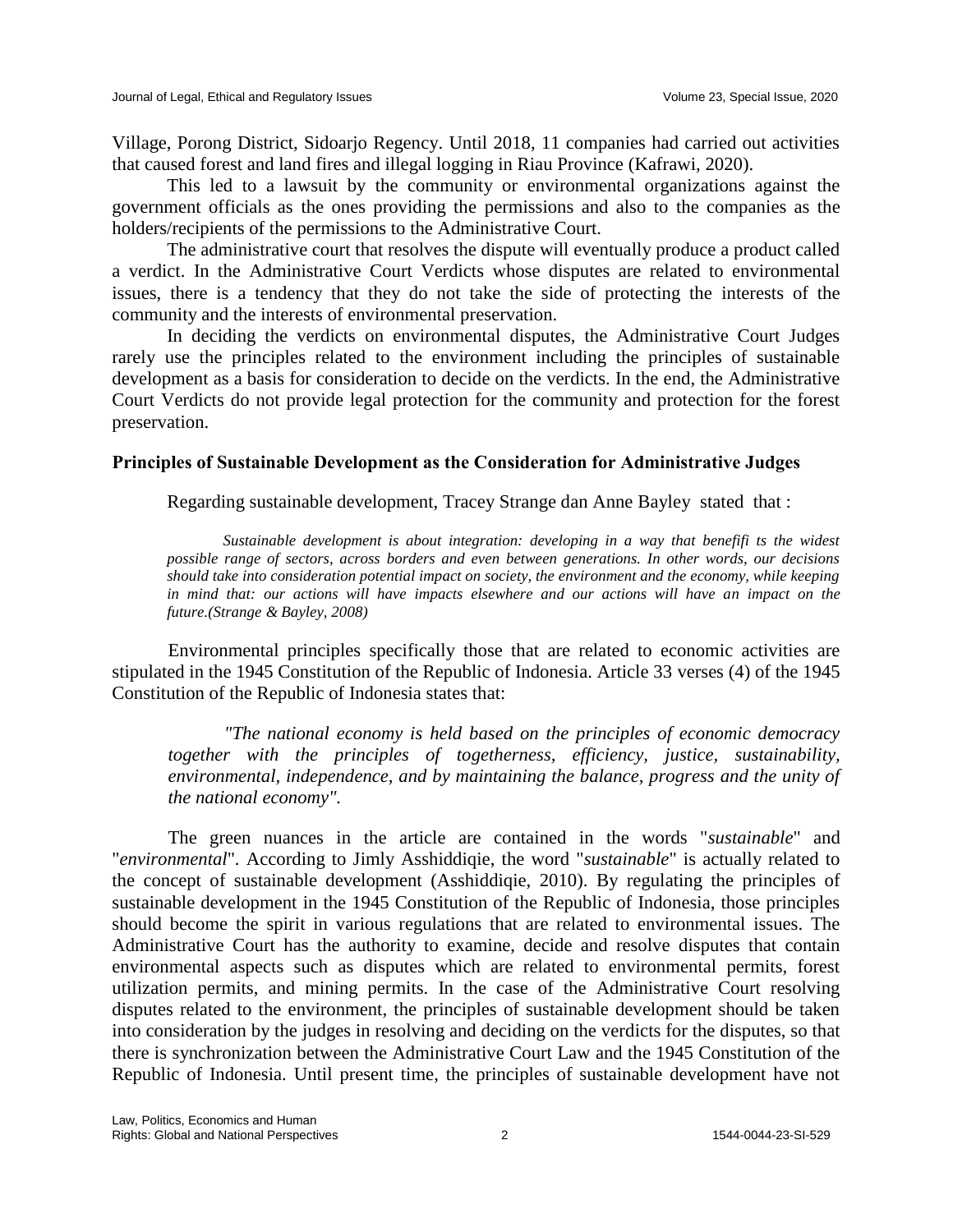been regulated in the Administrative Court as one of the principles used by the judges as the basis for examining the decisions of the government officials. In addition, there has been no Administrative Court verdicts whose object of disputes are related to environmental issues that use the principles of sustainable development as a basis for examining by the judges. This shows that there is no synchronization between the Administrative Court Law and the 1945 Constitution of the Republic of Indonesia.

The principles of sustainable development have been regulated jurisdically in Law No. 32 of 2009. Article 1 number 3 of Law No. 32 of 2009, states that:

*"Sustainable development is a conscious and planned effort that integrates environmental, social and economic aspects into the development strategies to ensure the unity of the environment as well as the safety, ability, welfare, and quality of life of the present and future generations"*

That provision becomes the guideline for the government officials in making policies or making decisions that have the potential to cause negative impacts on the environment. If the decision of the government officials causes environmental damage/pollution and is requested to be resolved to the Administrative Court (Supomo, 2018), the Administrative Court Judge should use the principles of sustainable development as the consideration in deciding on the verdicts.

The principles of sustainable development are almost never used as the basis for the judges to decide on the verdicts for the cases that were examined and decided by the Administrative Court. This is because the Administrative Court Law has not included the principles of sustainable development as a test tool for judges in resolving and deciding disputes that are related to the environment. In addition, the judges also lack the courage to make innovations and breakthroughs to use the principles of sustainable development as a consideration in their verdicts. When the Administrative Court judges dare to use the principles of sustainable development in resolving the environmental disputes, then there will be a development of Good Governance General Principles in the practice of Administrative Court judges in resolving and deciding on the verdicts on environmental disputes.

With the promulgation of Law No. 30 of 2014 concerning the Government Administration, the regulation of Good Governance General Principles accommodates the environmental principles. This principle is contained in the principle of benefit that is stipulated in Article 10 of Law No. 30 of 2014. Environmental principles contained in the principle of benefit, namely,

*"Benefits that must be considered in a balanced manner between: (1) the interests of the present generation and the interests of the future generations; (2) the interests of humans and their ecosystems".*

The benefit principle which includes a balance manner between the interests of the present generations and the future generations as well as the balance between human interests and their ecosystems should be the guideline for the judges in resolving and deciding on the verdicts on environmental disputes.

The sustainable concept contained in the principle of benefit that is stipulated in the Government Administrative Law is not exactly the same as the principles of sustainable development. The following is a comparison of the principles of benefit in the Government Administrative Law and the principles of sustainable development.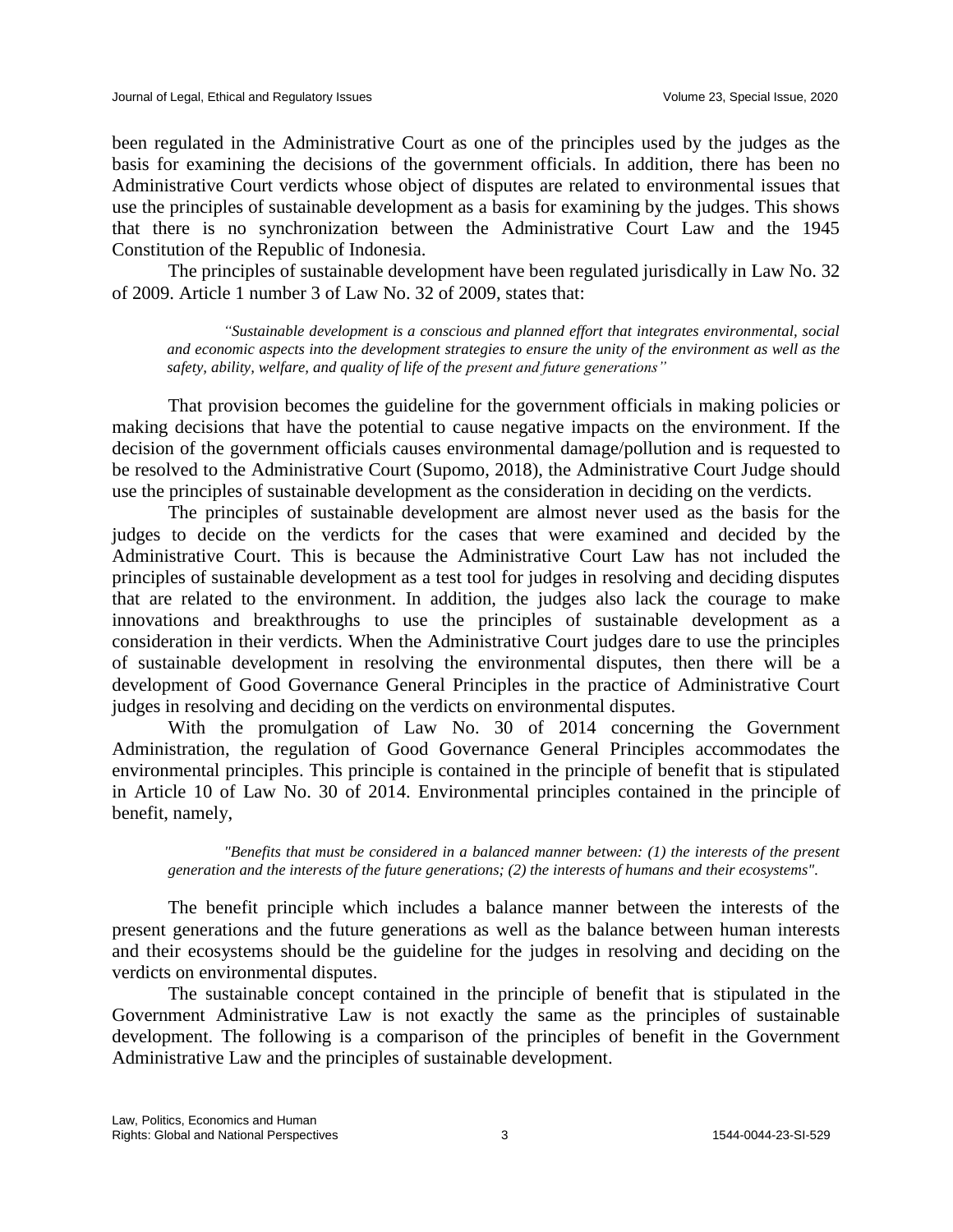| Table 1                                                                |
|------------------------------------------------------------------------|
| <b>COMPARISON OF PRINCIPLE OF BENEFIT AND PRINCIPLE OF SUSTAINABLE</b> |
| <b>DEVELOPMENT</b>                                                     |

| <b>Principles of Sustainable Development</b> |                                                                                    | <b>Principles of Benefit in the Government Administrative</b><br>Law |                                                                                                        |
|----------------------------------------------|------------------------------------------------------------------------------------|----------------------------------------------------------------------|--------------------------------------------------------------------------------------------------------|
|                                              | Conscious and planned efforts                                                      | ٠                                                                    | Providing balanced benefits between the interests of                                                   |
|                                              | Integrate environmental,<br>social<br>and<br>economic aspects into the development |                                                                      | one individual and the interests of other individuals;                                                 |
|                                              | strategies                                                                         |                                                                      | individual interests with the community interests;<br>citizens interests and foreigners interests; one |
|                                              | • To ensure the unity of the environment,                                          |                                                                      | community group interests and other community                                                          |
|                                              | safety, ability, welfare, and quality of life of                                   |                                                                      | groups interests; government interests with community                                                  |
|                                              | the present generations and the future                                             |                                                                      | members interests                                                                                      |
|                                              | generations                                                                        |                                                                      | Providing balanced benefits between the interests of                                                   |
|                                              |                                                                                    |                                                                      | the present generation and the interests of the future<br>generations                                  |
|                                              |                                                                                    |                                                                      | Providing balanced benefits between<br>the human                                                       |
|                                              |                                                                                    |                                                                      | interests and the ecosystem                                                                            |

The Table 1 above shows that the principles of environmentally sustainable development are specific principles that are applied in the field that contains environmental aspects such as the fields of forestry, mining, and the utilization of other natural resources. On the other hand, the principles of benefit are more generally applicable to all fields, especially the principles of benefit in a balanced manner between the interests of one individual and the interests of other individuals; individual interests with the community interests; citizens interests and foreigners interests; one community group interests and the interests of other community groups; government interests with community members interests. The benefit principles that are balanced between the interests of the present generation and the interests of the future generations and the interests of humans and their ecosystems are only a small part of the principles of benefit. Thus, the judge can use the principles of sustainable development as a test tool to reinforce the principles of benefit in the Government Administrative Law for the environmental cases.

Based on the things that are mentioned previously, it can be concluded that even though the Government Administrative Law regulates the concept of sustainability in the principles of benefit contained in Article 10, the judges can still use the principles of sustainable development as a test tool for the judges to reinforce the principles of benefit in resolving the environmental disputes based on Article 10 verse (2) of the Government Administrative Law. In such a case, the new Good Governance General Principles (AUPB) will emerge through jurisprudence.

## **Verdicts of the Administrative Court in the Environmental Cases**

In practice, the principles of sustainable development are almost never used by the judges in examining and resolving disputes whose objects are verdicts in the environmental field. An example is a case handled by the Denpasar State Administrative Court.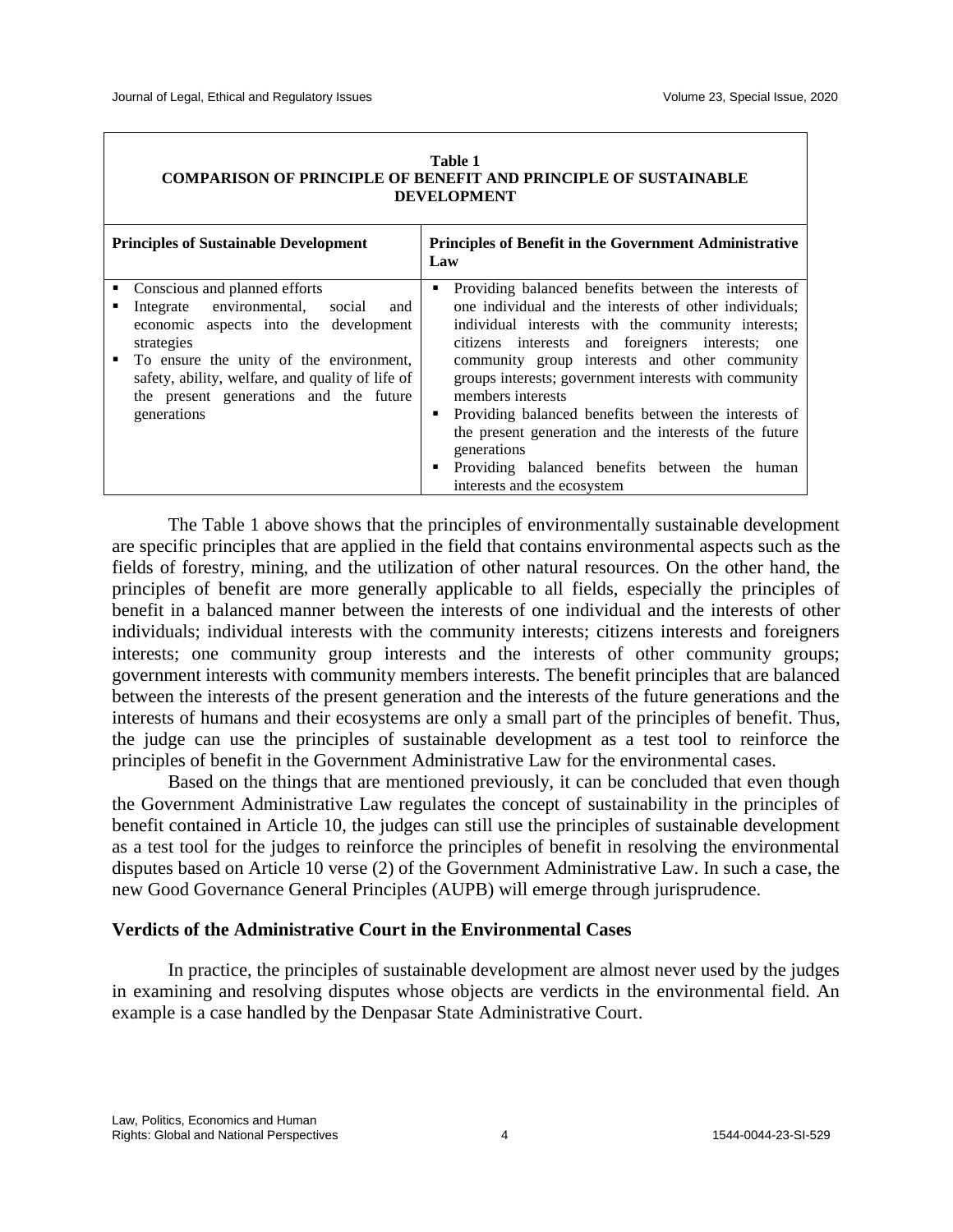## **The Verdict of Denpasar Administrative Court No. 1/G/2013/PTUN.Dps**

The Indonesian Forum for the Environment Foundation (hereinafter abbreviated as WALHI) sued the Governor of Bali for issuing the Bali Governor's Decree Number: 1.051/03- L/HK/2012 concerning the Granting of Permits for Enterprise of Natural Tourism in the Ngurah Rai Forest Park Area, Bali Province covering an area of 102, 22 Ha (one hundred and two point twenty-two hectares) to PT Tirta Rahmat Bahari dated June 27, 2012. The legal standing of WALHI is based on article 92 of Law Number 32 of 2009 on the Protection and Management of the Environment (UUPPLH), namely that in order to implement the responsibilities for environmental protection and management, the environmental organizations have the right to file claims in the interest of preserving environmental functions.

The Governor's Decree authorized the establishment of tourism accommodation facilities in the form of: 75 lodging units, 5 Kiosk Units, 8 Dining Place Units, 10 Holdock units, 2 Spa Units, 4 Outbound Units, 2 Management Office Units, 1 Water Play Unit, 2 units Lobby, 5 Coffee Shop Units, 1 Restaurant Unit, 1 Pool Unit, 1 Multipurpose Building Unit, 1 Public Activity Area Unit, 1 Camp Area Unit, while the Toilet, Gazebo and meditation area are adjusted accordingly.

The reason WALHI sued the Governor of Bali to the Administrative Court is because the Decision issued by the Defendant is against the Principles of State Responsibility, Principles of Sustainability and Preservation, Principles of Harmony and Balance, Principle of Justice, Principle of Ecoregion, Principle of Participatory, Principle of Local Wisdom, and Principle of Good Governance as stated by Article 2 of Law Number 32 of 2009 concerning the Environmental Protection and Management.

The defendant responded to the lawsuit from the plaintiff by stating that the plaintiff's argument is incorrect because they make it seems as if the dispute object KTUN contradicted the principles of state responsibility, principles of sustainability, principles of balance, principles of justice, principles of ecoregion, principles of participatory, principles of local wisdom, and the principles of good governance as stated in Article 2 of Law Number 32 of 2009 concerning the Environmental Protection and Management (PPLH). Granting the permits is in fact intended to overcome the accumulation of waste in the mangrove forests, which means that it is actually an activity that plays a role in maintaining the environmental sustainability.

For the dispute, the Denpasar Administrative Court with Verdict Number: 01/G/2013/PTUN.Dps., decided as follows:

- 1. Grant the Plaintiff's Claim;
- 2. Declare void: Decree of the Governor of Bali Number: 1.051/03-L/HK/2012 concerning the Granting of Permit for Enterprise of Nature Tourism in the Forest Area Utilization Block (TAHURA) Ngurah Rai, Bali Province covering an area of 102.22 Ha (one hundred and two point twenty-two hectares) to PT Tirta Rahmat Bahari on June 27, 2012;
- 3. Ordering the Defendant to revoke the Bali Governor's Decree Number: 1.051/03-L/HK/2012 concerning the Granting of Permits for Natural Tourism Enterprise in the Forest Area Utilization Block (TAHURA) Ngurah Rai, Bali Province covering an area of 102.22 Ha (one hundred and two point twenty-two hectares) to PT Tirta Rahmat Bahari on June 27, 2012;

The verdict from Denpasar Administrative Court No. 1/G/2013/PTUN.Dps. Granted WALHI's claim. In this verdict, the judge considered the aspects of forest sustainability. The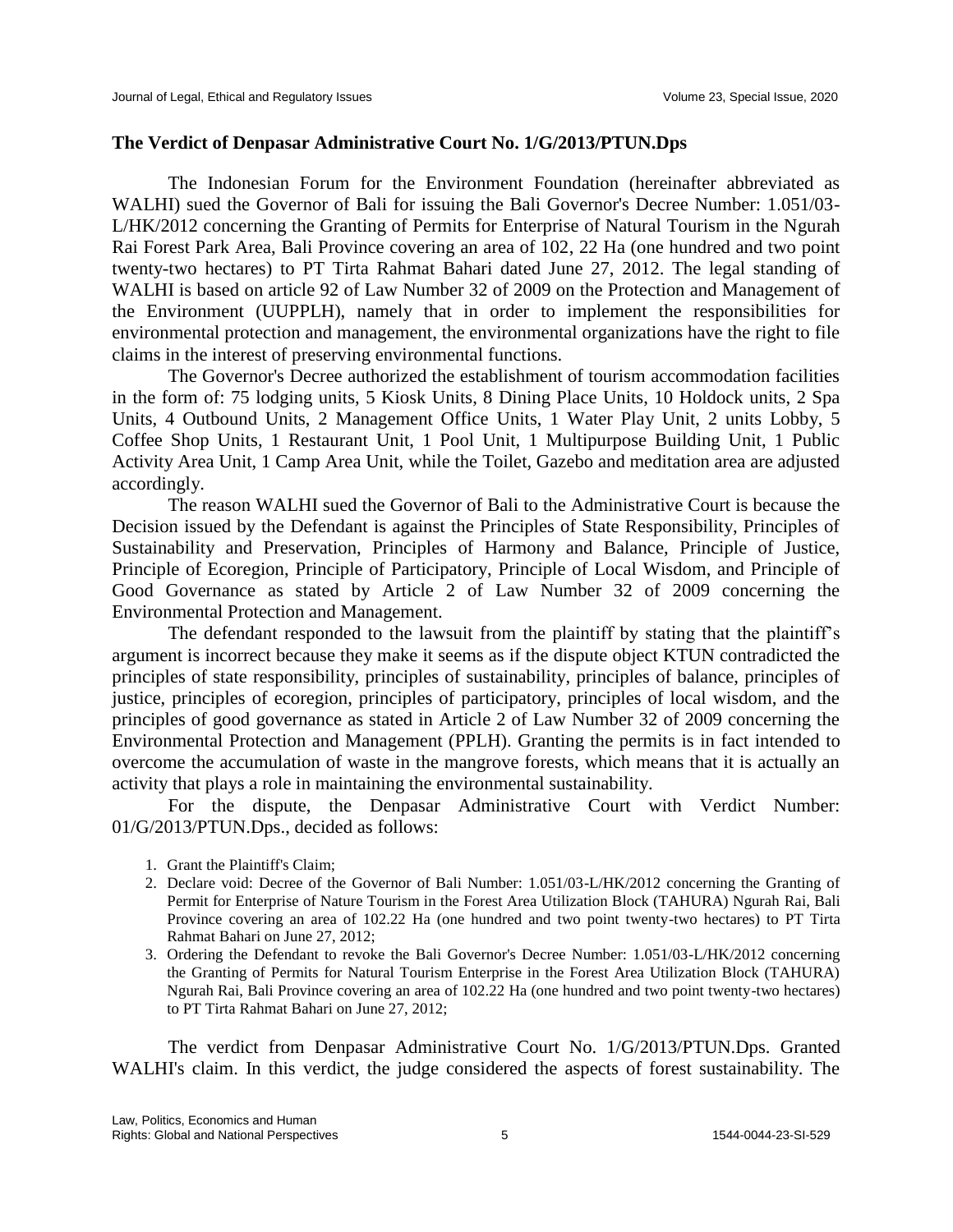verdict was welcomed positively by many parties and new hopes emerged for better protection of the environment. However, the defendant as the losing party, namely the Governor of Bali, filed an appeal to the Surabaya Administrative High Court. The High Court gave a different verdict from the verdict of the Denpasar Administrative Court. The High Court decided that the decision of the Denpasar Administrative Court was incorrect and rejected the whole Plaintiff's/Comparative's claim.

The legal considerations used by the judges in their verdicts are as follows: In this dispute, the interests of the Plaintiff based on Article 53 verse (1) of Law Number 5 of 1986 are considered vague/unclear. Law violations and/or AUPB based on Article 53 verse (2) argued by the plaintiff is only limited to opinion, and the environmental damage argued by the Plaintiff is only limited to mere "*concern*". The elements of the interests from the Plaintiff (Article 53 verse 1) are not proven. Therefore, matters concerning the accusation of the defendant violating the laws and regulations (Article 53 verse 2) both in the lawsuit and the verdict of the Denpasar Administrative Court do not need to be assessed and considered anymore.

In response to that appeal verdict, WALHI filed a cassation to the Supreme Court. Cassation verdict No. 151/K/TUN/2014 reinforces the appeal decision No. 183/B/2013/PT.TUN.SBY. In the cassation, the cassation request submitted by the Cassation Appellant: the Indonesian Forum for the Environment (WALHI) was rejected.

The verdict of the Administrative High Court which was corroborated by the Supreme Court's cassation verdict did not accommodate futuristic environmental considerations. Environmental considerations using the precautionary principles are not accommodated by the judges in their verdicts. In fact, the judges have the opposite view, namely that natural tourism enterprise activities have not been carried out and are only limited to plans. Therefore, the damage to the forest park area has not yet occurred but is only a matter of concern. The plaintiff is considered not to be at loss because the forest damage has not occurred, so the plaintiff is considered not to have a legal interest which is used as a basis for filing a lawsuit.

The verdict did not understand the lawsuit of the environmental organization properly, because the verdict was only focused on the plaintiff's loss. Tumai Murombo stated that:

*"The way the right is framed and subsequent legislation giving content to this right have all practically given a measure of rights to the environment and animals that can be enforced by environmental organizations and concerned citizens without them showing any particularized interest or injury suffered as a result of the impugned action or inaction. If a public interest organization seeks to bring litigation, it must obviously show that one of its objectives is to protect the environment, that is, that it was established to further the interests of environmental protection in one way or the other (Murombo, 2010)"*

The law provides environmental rights so that violations of environmental rights that threaten its sustainability are enforced through environmental organizations. Environmental organizations have to show that one of the goals of the organization is to protect the environment, without having to show the losses suffered by the environmental organizations as the plaintiff. The loss should be focused on the losses due to the damage or potential environmental damage, not the losses suffered by the plaintiff as stated in the verdict.

Cases in the environmental field cannot be examined without being based on futuristic considerations. Consideration of risks that potentially cause environmental damage should be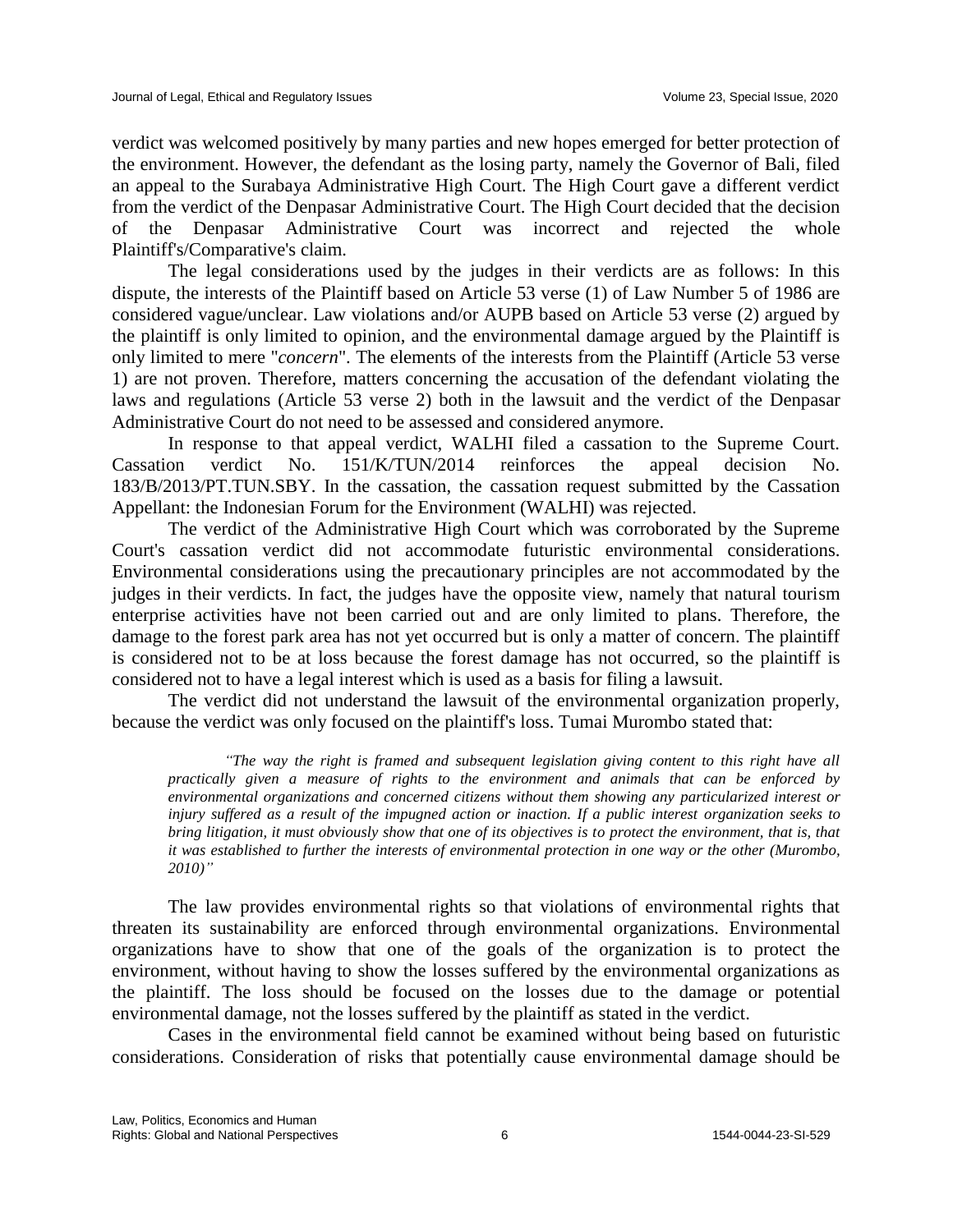taken into consideration to make the verdicts, so as to prevent the environmental damage or pollution from occurring. In the event of a lawsuit which is carried out when there has been a damage/pollution, it is not in accordance with the principles of environmental preservation, namely the principle of preventing environmental damage or pollution from occurring and the principle of building without damaging the environment.

This view, which does not take into account the futuristic aspects of the environment, causes the principles that develop in the environment not to be accommodated by the judges in their verdicts. It is not surprising that the court verdicts, especially the Administrative Court in terms of environmental cases, almost never use the principles of prudence and the principles of sustainable development as the consideration in their verdicts. This is what causes the Administrative Court verdicts such as the decision in the Tahura case as mentioned above do not accommodate the interests of environmental preservation.

The verdict on the case above has a bad impact on the forest conservation, considering that forests have a large function in this life. Forests have important values for human life. Forests provide products that are important for human life such as wood, oil, rubber, paper materials and so on, causing many activities to be carried out in the forest area in order to extract natural resources from the forest that are useful for human life. On the other hand, forests have environmental values. Well managed forests will guarantee the availability of good groundwater sources for human life and have the function of preventing erosion and the danger of flood. In a wider scope, forests contribute to the lives of people in the world. Forests have a function to renew the atmosphere because they produce oxygen which serves to reduce the level of CO2 in the air. A well-preserved forest can also maintain the diversity of biological natural resources that exist in the forest. Efforts need to be made to utilize the forest while still maintaining its sustainability based on the principles of "*sustainable development*", in the sense of maintaining a balance between economic values and environmental values of the forest.

In relation with the sustainable development principles, Eduardo Silva said that:

*"For policy and programmatic purposes, development economists have broken the concept of sustainable development down into three interrelated components: a healthy, growing economy (which may necessitate structural adjustment); a commitment to social equity (or meeting basic needs); and protection of the environment. This definition raises two immediate difficulties. First, the terms are too general: as a result. Careful attention must be paid to their specific content as this will heavily color policy prescriptions. Second, fulfilling all three terms, no matter how defined, is problematic because of inherent distributional-and therefore political-tensions between them.(Silva, 1994)"*

Economic development describes the concept of sustainable development into three interrelated components, namely healthy economic growth, commitment to social interests, and protection of the environment. This concept raises two difficulties. The first difficulty is that the term is too general so that there needs to be a serious attention paid in order to accommodate the three components in carrying out the development. The second difficulty is that it is difficult to fulfill the three components because there are political tensions between the three components themselves. Rapid economic growth will usually sacrifice the interests of environmental preservation and can also cause conflict within the community. Economic development that pays attention to the interests of the environment and the interests of the community will experience obstacles to obtain as much profit as possible, so that business people tend to try to fulfill all the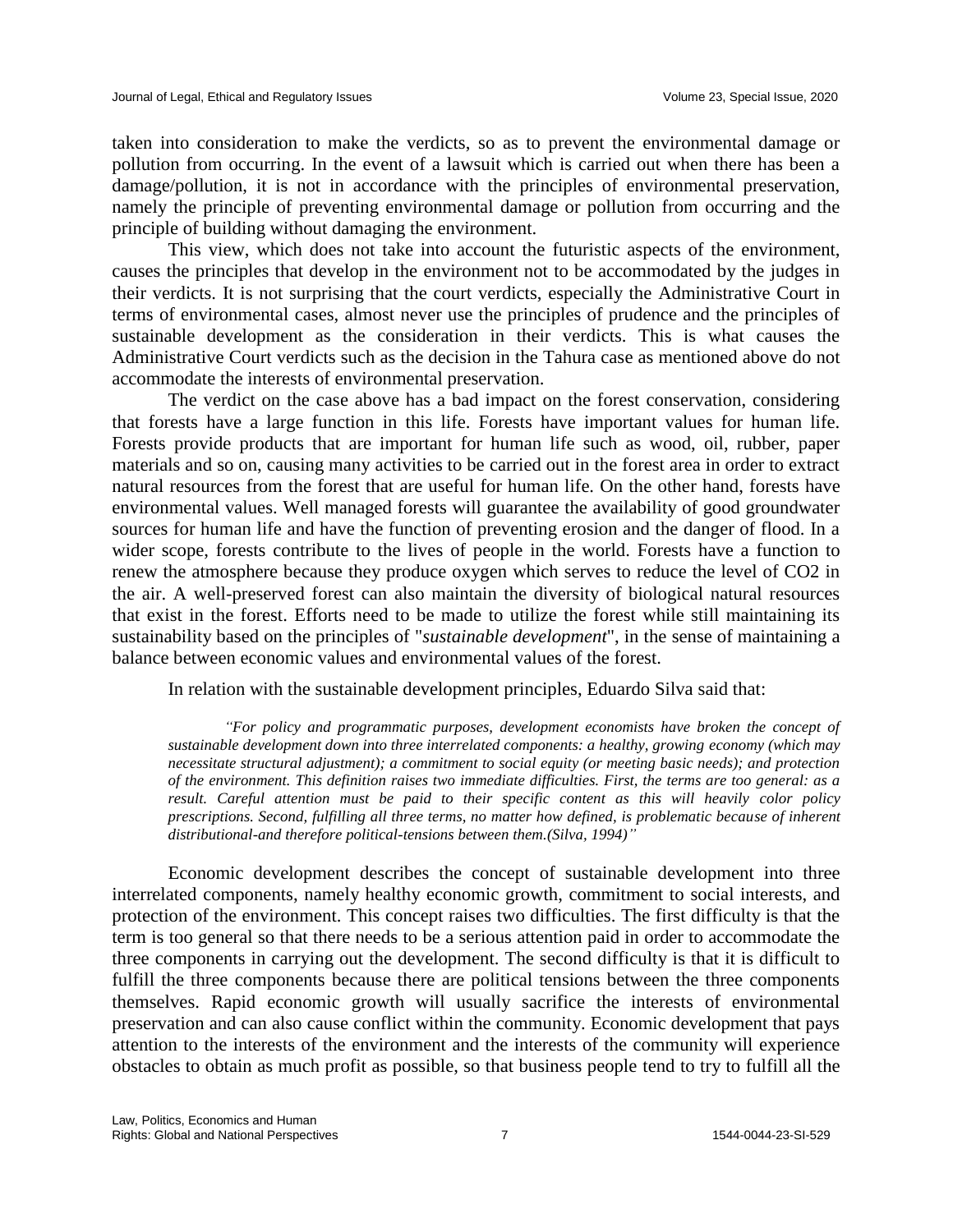formal requirements to be able to carry out their activities but then ignore their commitment in the environment preservation and the community interests.

This also happened in the case which was handled by the Denpasar Administrative Court, namely that the forest was used for various purposes including for the sake of natural tourism development. Business people tend to try to fulfill all the formal requirements that exist. Nevertheless, the implementation of their activities tends to ignore the interests of forest conservation and the interests of the community. In the case of matters that are related to forest utilization permits which are resolved through the administrative court, the Administrative Judges must also assess the case from the aspect of forest preservation or the interests of the wider community. If this is not conducted, then the Administrative Judge will tend to support the implementation development in the forestry field that solely emphasizes on the economic aspects which tend to benefit only certain parties and are far from the goal of realizing the public welfare.

### **The Verdict of Denpasar Administrative Court No. 2/G/LH/2018/PTUN.DPS**

In the environmental case stated in the Decree of Denpasar Administrative Court No. 2/G/LH/2018/PTUN.DPS, the judge did not use the principles of sustainable development as the consideration in the verdicts made.

In that case, the plaintiff also consisted of the residents who were potentially affected by the construction of the Steam Power Plants as well as the Indonesian Environmental and Peace Lovers' Society (Greenpeace Indonesia) who acted on behalf of the environment. The Plaintiff filed a lawsuit against the Governor of Bali as the defendant and PT. PLTU Celukan Bawang as the intervention defendant. The Governor of Bali was sued for issuing the Bali Governor's Decree Number: 660.3/3985/IV-A/DISPMPT concerning the Environmental Permit for the Construction of the Steam Power Plant (PLTU) of PT PLTU Celukan Bawang in Celukan Bawang Village, Gerogak District, Buleleng Regency, dated April 28, 2017.

The reason for the community to file a lawsuit was because they were predicted to be affected by the environmental impacts from the construction of the Steam Power Plant (PLTU). While Greenpeace Indonesia sued based on the following reasons:

- 1. PLTU activities will contribute significantly to the release of greenhouse gas (GHG) emissions;
- 2. The estimation of the impact of the PLTU activities on climate change is not conducted.

In the verdict, the plaintiff's claim was declared not accepted for the following reasons:

- 1. From the fact presented in the court, it was revealed that from the letter evidence and also the testimony from the witnesses, it was not proven that the environmental permit issued by the Governor of Bali had caused direct and tangible losses to the plaintiff, because there absolutely has been no activity/business from the PLTU Celukan Bawang;
- 2. The Panel of Judges is of the opinion that related to the impact or potential for the pollution of the environment as argued by the Plaintiffs, it was only in the form of estimates or assumptions (possibilities) without any existence of scientific evidence.

Because the plaintiffs had not experienced a real loss, so the judge was of the opinion that the plaintiff did not meet the eligible criteria to be the plaintiff. Under the administrative court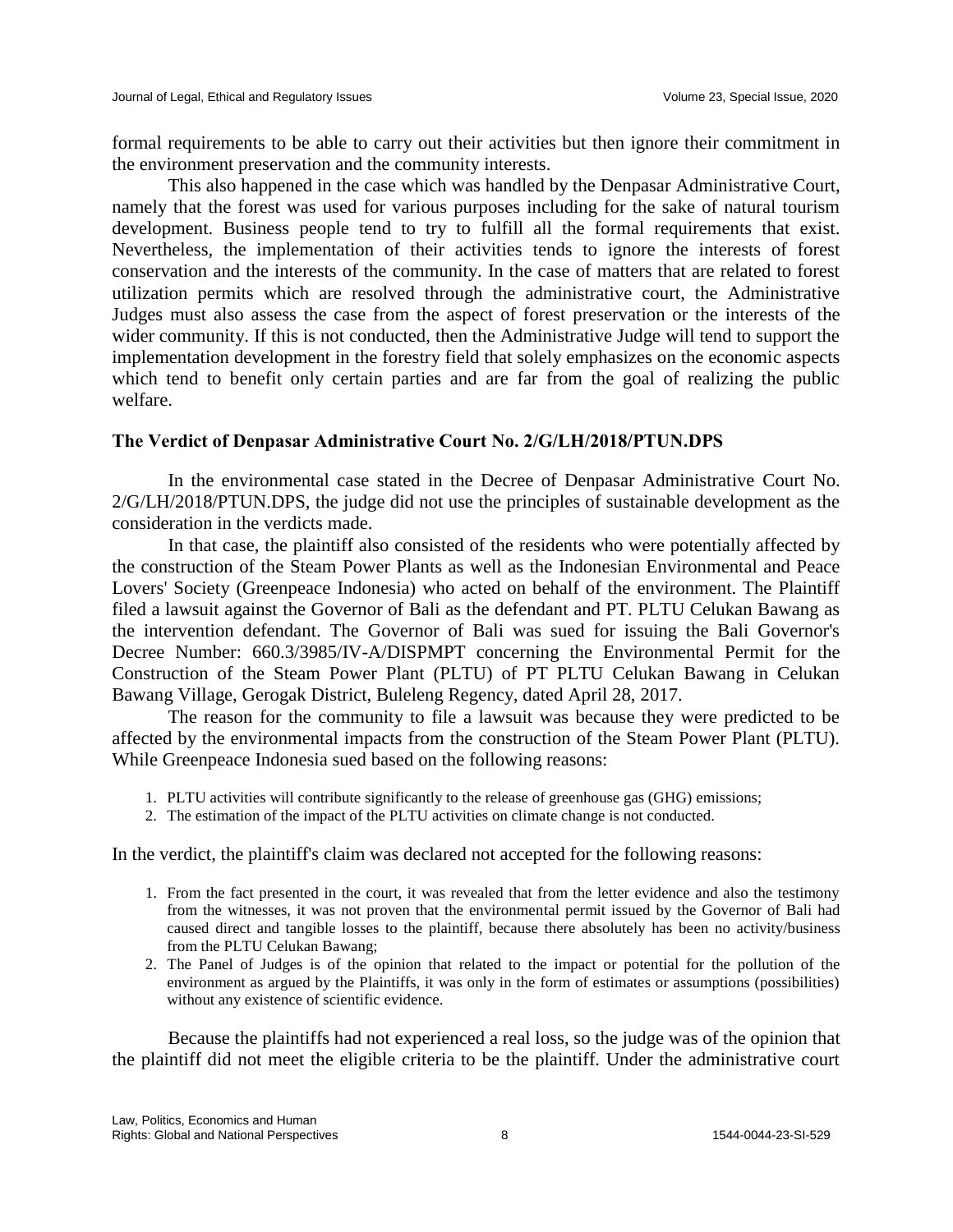law in Indonesia, the plaintiff has the right to file a lawsuit to the administrative court if the plaintiff has suffered concrete losses due to the enactment of a decision issued by a government official. On this basis, the plaintiff's claim was declared not accepted because the plaintiff was not eligible to file a lawsuit to the administrative court.

This is of course against the environmental law in Indonesia which states, *"Environmental Disputes are disputes between two or more parties arising from activities that have the potential and/or have had an impact on the environment".* Therefore, the plaintiff can file a lawsuit to the court on the grounds that the activity has the potential to cause a negative impact on the environment, and the facts that the activity has caused a negative impact are not necessarily be included. However, the potential for negative impacts must be accompanied by reasons which are supported by scientific evidence, and it is not easy for the plaintiff to prove it.

This verdict did not consider the reasons delivered by Greenpeace Indonesia, namely the impact of the activities of the PLTU in the form of releasing the greenhouse gas emissions and not predicting the impact of PLTU activities on climate change. In the process of examining the case at the Denpasar Administrative Court, there were Legal Opinions of the Court Companions (amicus curiae brief) submitted by the Indonesian Center for Environmental Law (ICEL), the Research Center for Climate Change of the University of Indonesia (RCCC UI), Earth justice, Environmental Law Alliance Worldwide (ELAW), Client Earth, Center for Environmental Rights, EDOs of Australia, Environmental Justice Australia, and The Access Initiative. The contents of the Amicus Curiae Brief are as follows:

*"The decree of the Governor of Bali No.660.3/3985/IV-A/DISPMPT (Environmental Permit for the Construction of Steam Power Plants (PLTU) given to PT. PLTU Celukan Bawang) is based on ANDAL that does not consider the climate impact of PLTU Celukan Bawang. As stated above, Law No. 32 of 2009 requires that ANDAL must evaluate all significant environmental impacts of a project. Courts and policy makers around the world have interpreted similar laws as requiring a climate impact assessment of the proposed project. In the case of PLTU Celukan Bawang, the CO2 emissions and the contribution of these emissions to climate change are significant. In addition, the locations of the factories in low-lying coastal areas are vulnerable to the sea level rise and the sensitivity of surrounding coral reefs and other marine resources to climate change impacts make climate impact assessments important to understand the environmental risks that are related to the project. The undersigned below urge this Court to pay attention to the best practices referenced in this submission to guide the implementation of the climate change impact assessment for the PLTU Celukan Bawang project (Amici Curiae Brief,* 2019)*"*

In practice, the letter was not taken into consideration by the Judge of the Administrative Court in making their verdict. In essence, the verdict of the Denpasar administrative court judge did not accommodate the interests of environmental preservation, but based on formalistic considerations, namely not fulfilling the requirements as a plaintiff to appear before the court because there was no plaintiff's interest in this case, namely the interest in the form of concrete losses suffered by the plaintiff.

### **Legal Solutions**

Based on the analysis of the two cases mentioned above, the use of the principles of sustainable development as a consideration for judges in resolving environmental disputes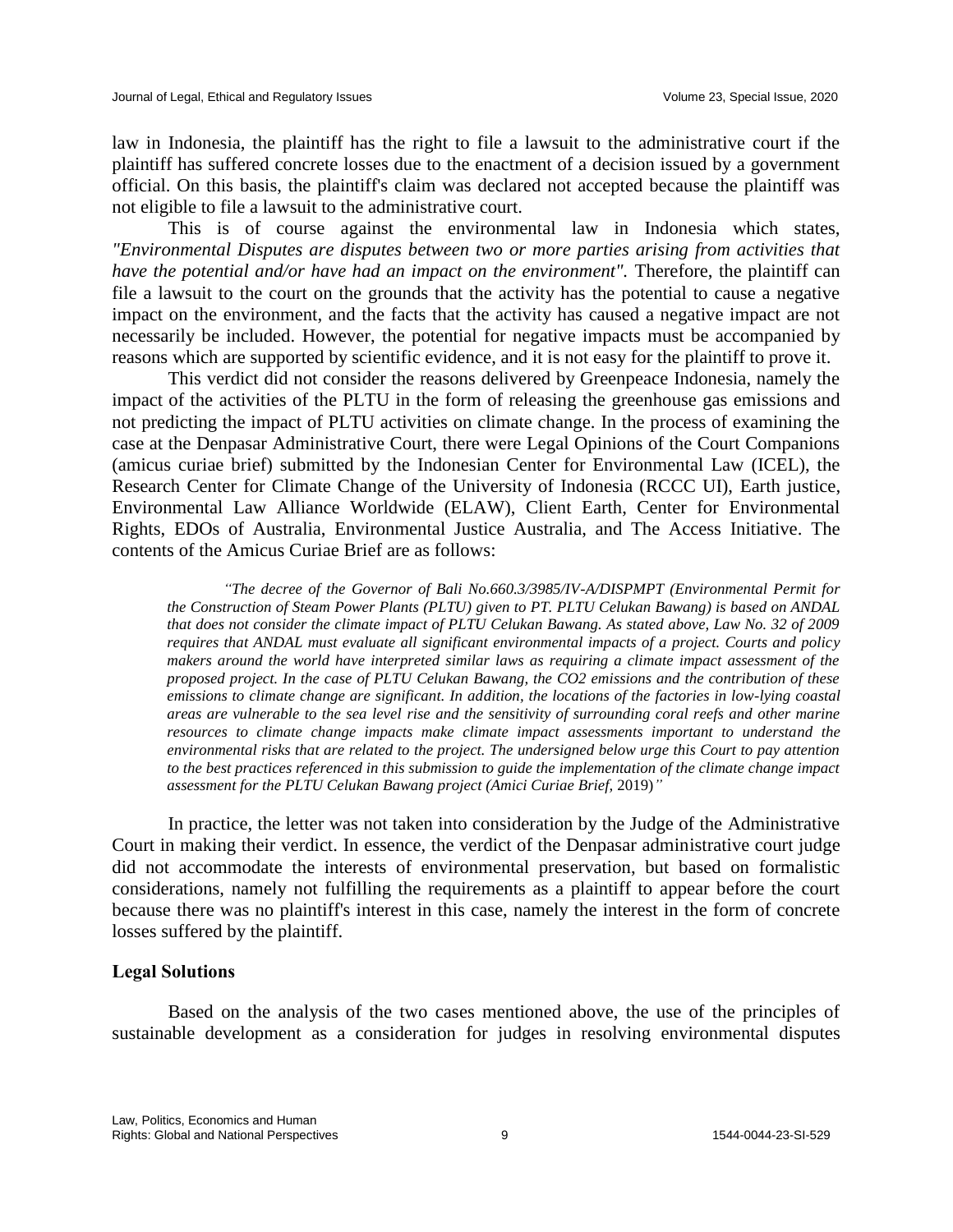experiences difficulties due to the rechtsmatigheid nature of the testing of the administrative court judges. Harjiyatni stated that:

*"The judgment of the Administrative Court judge is "rechtmatige" is reinforced in the Technical Guidelines of Administrative and Technical of State Administration Judicature Court.(Harjiyatni, 2018)"*

This is because the principles of sustainable development are related to the substance problems, while rechtsmatigheid testing is related to formal procedural problems. The use of the principles of sustainable development as a consideration in the verdict is the authority of the judge. Judges find it difficult to apply the principles of sustainable development, because those principles deal with substance (essentially wisdom) rather than procedure, while the examinations by the Administrative Court Judges are to test the government behavior procedures in making decisions rather than testing the substance. The nature of the test which is rechtsmatigheid and the absence of the principles of sustainable development in the considerations by the judges have caused the Administrative Court verdicts to not afford the consideration of environmental harmony.

Testing of the government officials' decisions does not have to be related to merely juridical testing but also substance testing. In relation with this matter, Philip Harter said:

*"Thus began the intense judicial review of agency policy decisions and the application of law. This evolved into courts taking a "hard look", as the process became known, at whether the agency had engaged in reasoned decision making. In particular, the agency must consider the relevant factors, inclusively and exclusively, and must explain the basis for its decisions. That is, it must describe the facts, and the evidence supporting the facts, and the relationship between the facts found and the choice made. The intensity increased if the agency were changing direction. These cases were largely directed at making the administrative process more rational and open* (Seerden et al., 2002)*"*

Besides testing the formal procedural matters, the court will examine whether the government agencies consider relevant factors, and explain the basis for their decisions. It means that the judges must describe the facts, and evidence that supports the facts, as well as the relationship between the facts which are found and the choices that are made. The principles of sustainable development can be used as a test tool for the judges in resolving the administrative disputes in the field of environment, when the judges have the authority to thoroughly examine the disputes from both the formal procedural aspect and the substance aspect.

In addition to the above reasons, this problem occurs because the Administrative Court Judges tend to not understand the issues in the field of environment and its sustainability. The judges tend to also use the basis of Administrative Law alone which is used as an assessment and consideration in deciding on their verdicts. In order to overcome this, it is possible to establish ad hoc judges who have expertise in the field of environmental law. The basis for establishing an ad hoc judge is Article 9A of Law No. 51 of 2009 which mentions the following:

- 1. In the Administrative Court environment, a special court can be formed which is regulated by the Law.
- 2. Ad hoc judges may be appointed at the Special Courts in order to examine, to adjudicate and to decide on the verdicts on cases that require expertise and experience in certain fields and within a certain period of time.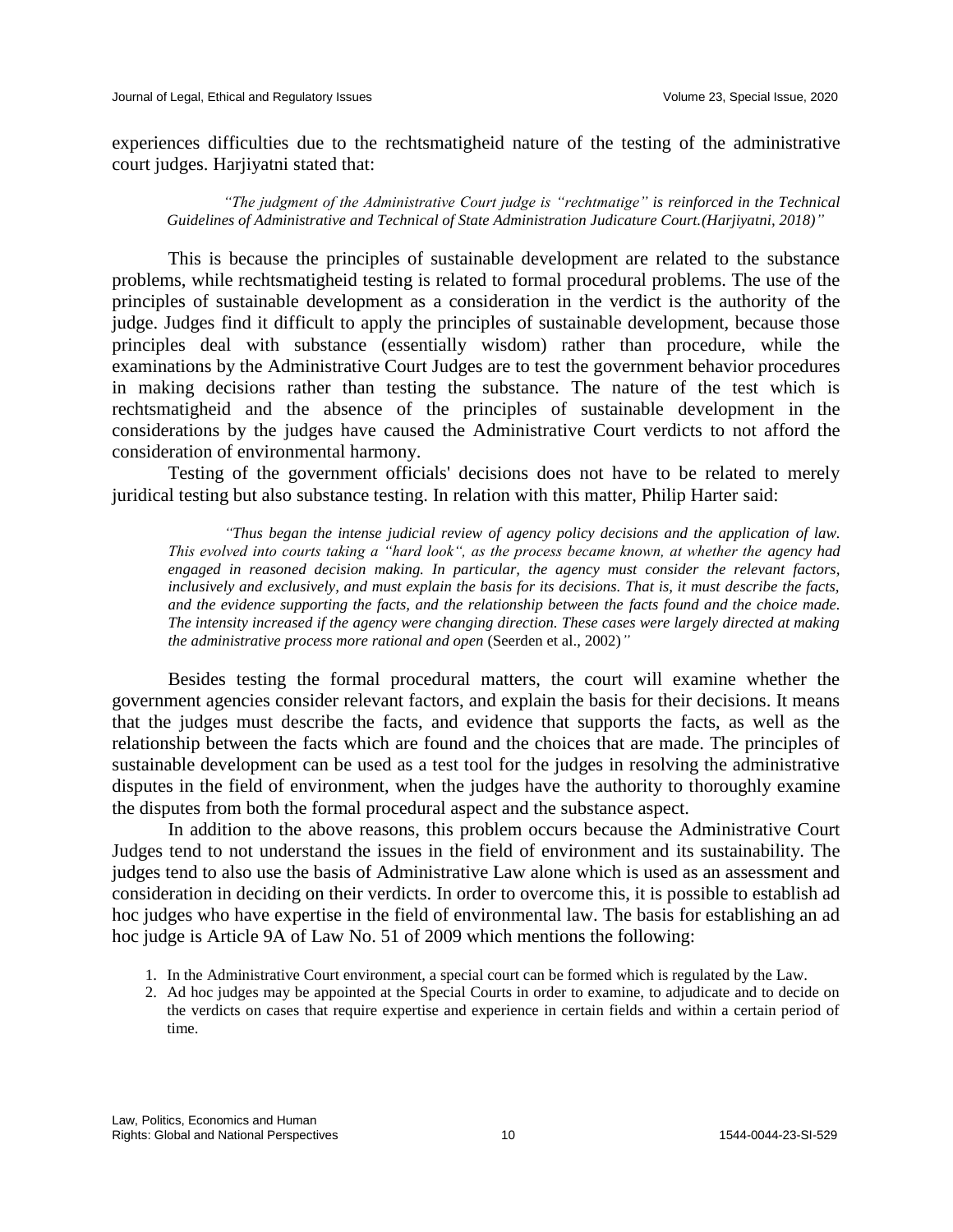The provisions mentioned above open the opportunity for the establishment of special courts in the Administrative Court environment. This is not surprising, considering the fact that the Administrative Court has the duty and authority to examine administrative disputes in which the object of the dispute covers various kinds of decisions, such as decisions in employment disputes, decisions in land field, decisions in mining field, decisions in environmental field, and decisions in forestry field and so on. Each decision has different characteristics according to the purpose of the decision.

In certain cases such as the administrative disputes in the environmental field, ad hoc judges are much needed in order to control the career judges in examining and deciding on the verdicts of the cases, so that the judge is truly independent in examining, deciding on the verdict and resolving the administrative disputes. In addition, the costs for the ad hoc judges are cheaper than career judges.

Cases in the environmental field usually involve large capital owners who can have a strong influence on the independence of the court/judge. Therefore, ad hoc judges are expected to be able to control the judge to work objectively and with their specific expertise, ad hoc judges can help realize the verdicts that provide legal protection for the justice seekers and accommodate the interests of environmental sustainability. In the Netherlands, the cost of the ad hoc judges is cheaper, because the ad hoc judges work and are paid incidentally, rather than being made permanent employees who are paid monthly. This is different from Indonesia where ad hoc judges are employed as permanent employees and have the same rights and obligations as judge's career.

Decisions in the environmental field have different functions and purposes. The environmental permit decision has the function of controlling so that the activities do not cause any damage to the forest. Therefore, environmental permits are accompanied by the obligations for the permit holders to maintain the environment properly. In carrying out their duties and authorities, Administrative Judges should understand the functions and purposes of environmental permit decisions, so that they can make decisions that provide protection for justice seekers without ignoring the interests of environmental preservation. In order to achieve this, ad hoc judges who have specific expertise in the field of environmental law are needed. It does not have to be that every decision in each field is provided with ad hoc judges, but for similar cases, for example the cases that have the aspects of environment, there needs to be one specialty. For example, the decisions in the fields of forestry, environment, and mining can be made into one specialty.

Black stated, Ad hoc comes from Latin word, in English it is referred to as "*for this*", "*for this special purpose*" which mean for special purposes (Black, 1990). Ad hoc is a method used for specific problems or tasks, and is not intended to be adapted to other purposes. Ad hoc judges are the judges who are appointed from outside the career judges who meet the professional requirements, dedicated and possess a high integrity, live up to the ideals of a country of law and the welfare of the country whose core is justice, understanding and respecting human rights and basic human obligations (*Glosarium Online,* 2019). Administrative disputes in which the object of the decision is in the environmental field such as an environmental permit is a specific problem in the field of Administrative Courts. Administrative disputes whose objects are environmental permits are concerned with the issues related to broader interests, namely those that are related to environmental functions for the community.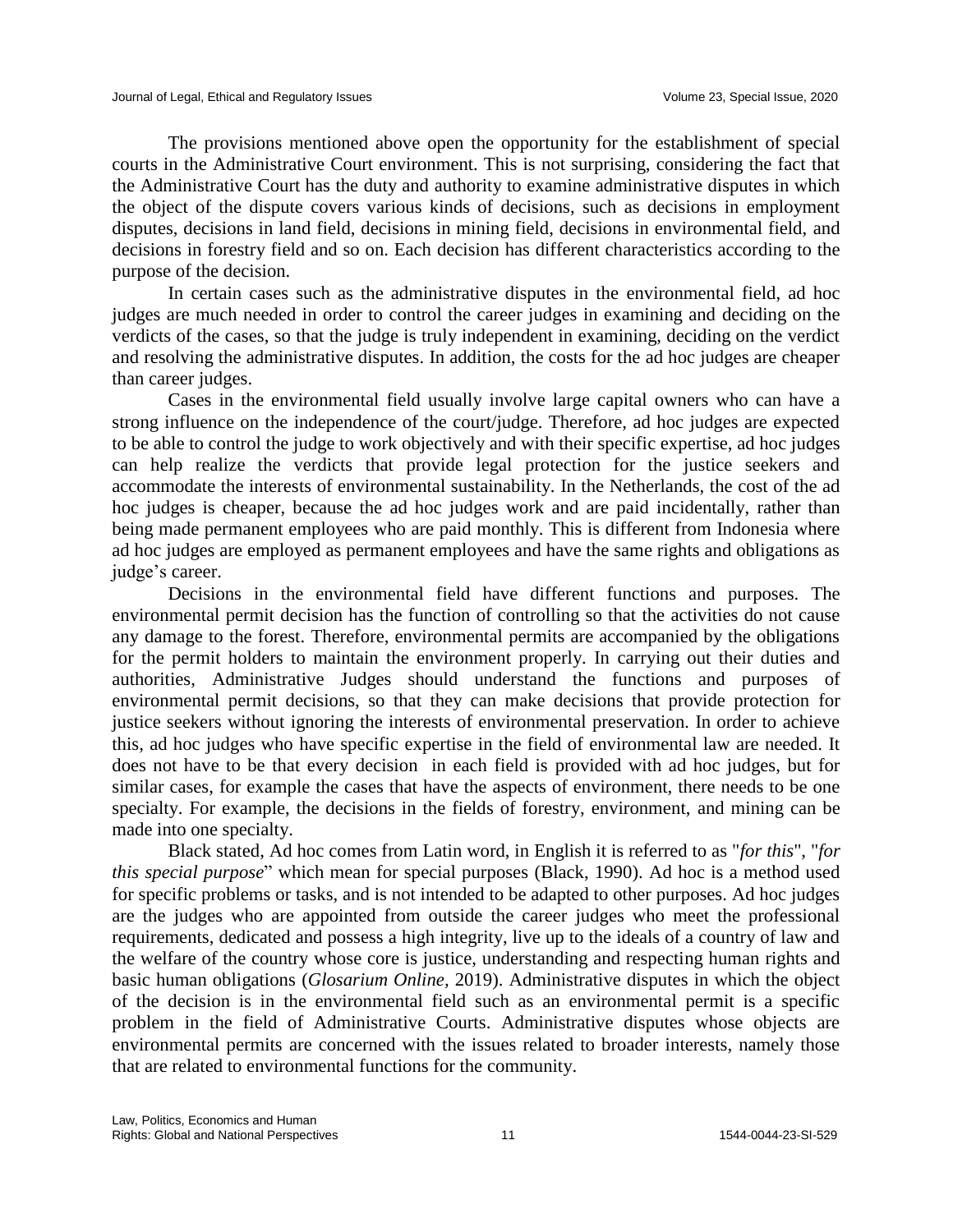In connection with the special judge handling cases that have environmental aspects, a Decree of the Chair of the Supreme Court of the Republic of Indonesia Number: 134/KMA/SK/IX/2011 has been issued concerning the Certification of Environmental Judges. One of the reasons behind the issuance of the Supreme Court Decree is that:

*"The quality of the environment and natural resources is decreasing and threatening the survival of human life, other living things, and ecosystems due to the ineffective enforcement of environmental and natural resources laws"*

On that basis, Article 2 of the Supreme Court's Decree stipulates that "*Environmental cases must be tried by environmental judges who are certified and have been appointed by the Chair of the Supreme Court"*. What is meant by environmental cases is regulated in the Supreme Court Decree (Law, 2011) as follows:

- *1. Violations of administrative regulations in the field of environmental protection and management, including but not limited to regulations in the fields of forestry, plantation, mining, coastal and marine, spatial planning, water resources, energy, industry, and/or conservation of natural resources;*
- 2. *Violations of civil and criminal provisions in the field of environmental protection and management, including but not limited to regulations in the fields of forestry, plantation, mining, coastal and marine, spatial planning, water resources, energy, industry, and/or conservation of natural resources.*

Based on the aforementioned provisions, it shows that environmental cases, including the ones in the environmental field, need environmental judges who are certified so that the settlement of the case becomes more effective and provides environmental justice.

Article 6 verse (1) in the decree of the Supreme Court states that what is meant by an environmental judge is:

*An environmental judge is a judge who has been appointed by a Decree of the Chair of the Supreme Court and fulfills the following criteria: a. Administrative requirements; b. Competency requirements; c. Participate in the training; d. Declared passed by the Selection Team."*

The competency requirements as referred to in Article 6 verse (1) above are:

- *1. The ability to understand national and international environmental law norms;*
- *2. The ability to apply the law as an instrument in judging environmental cases;*
- *3. The ability to do legal discovery (rechtsvinding) to realize the environmental justice; and*
- *4. The ability to apply procedural guidelines in judging environmental cases.*

The matters discussed above show that in resolving cases in the field of environment, including forestry, judges have to be active to realize the environmental justice. This is because the provisions regarding environmental judges also apply in the Administrative Court. Article 5 verse (2) of the Supreme Court's Decree states that:

*"Environmental judges who are in the general court environment and in the state administrative courts have the authority to adjudicate environmental cases in accordance with their authority".*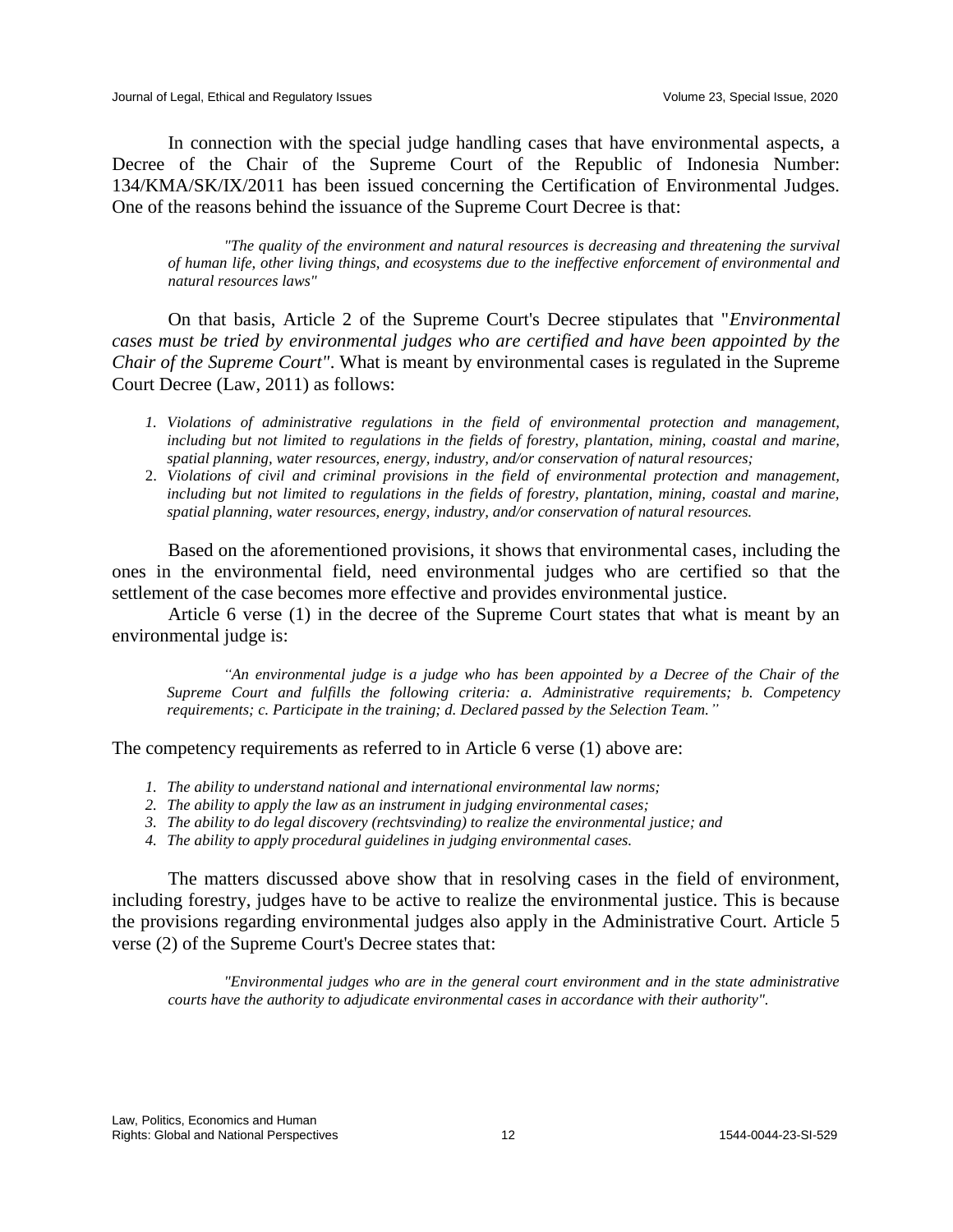The provision shows that the environmental cases in the Administrative Court are handled by the environmental judges who have the authority to be active in making legal discoveries in order to realize environmental justice.

In the event that a certain Administrative Court institution does not have an environmental judge, then the detachment environmental judge will be appointed. Article 21 in the Decree of the Supreme Court states that:

- *1. Environmental cases at the first level court and appellate court in the general court and state administrative court have to be tried by a panel of judges whose chairpersons are environmental judges.*
- *2. In the event that a first-level court in the general court and state administrative court does not have an environmental judge, the Chair of the appellate court appoints detachment environmental judges in their territory.*
- *3. In the event that an appellate court in the general court and the state administrative court has no environmental judges, the Chair of the Supreme Court appoints detachment environmental judges.*
- 4. *In the event that an appellate court does not have a first level environmental judge, the Chair of the Supreme Court appoints a detachment environmental judge as proposed by the Chair of the High Court.*

Environmental cases have to be tried by environmental judges in the first and appellate courts, both in the general court and the administrative court. Environmental judges are still few in number to date, so in the event that the court does not have an environmental judge, the Chair of the Supreme Court appoints detachment environmental judges. Article 1 number 3 of the Supreme Court Decree states, *"Detachment is the assignment of judges for a certain period of time in the context of handling environmental cases outside the court area where the judge is in charge".*

This detachment provision has not been implemented properly because there are too few environmental judges. Many cases that contain aspects of the environment, including forestry, which is tried by judges who are not, certified environmental judges. Article 27 of the Provisions for the Transition of the Supreme Court Decree state that:

*"In the event that there are no certified environmental judges, the environmental cases are examined, tried and decided by the General Court or the State Administrative Court in accordance with the applicable laws and regulations*".

These provisions provide opportunities for certain environmental cases to be examined without environmental judges.

Environmental judges are career judges, the existence of career judges can be controlled by the ad hoc judges so that they can complete forest utilization permits that provide justice for the community and sustainability, so that in this case, ad hoc judges are still needed even though there are environmental judges present.

The existence of environmental judges will be in vain in the event that the Administrative Court is confined to formalistic procedural authority. Such a judge's authority causes the judge to be unable to reach out to substantial issues regarding the environment and its sustainability. The existence of environmental judges is in vain, in the case of the principles of sustainable development not being used as a test tool by the judges in resolving the environmental permit disputes. The judges' verdicts that accommodate the interests of environmental preservation are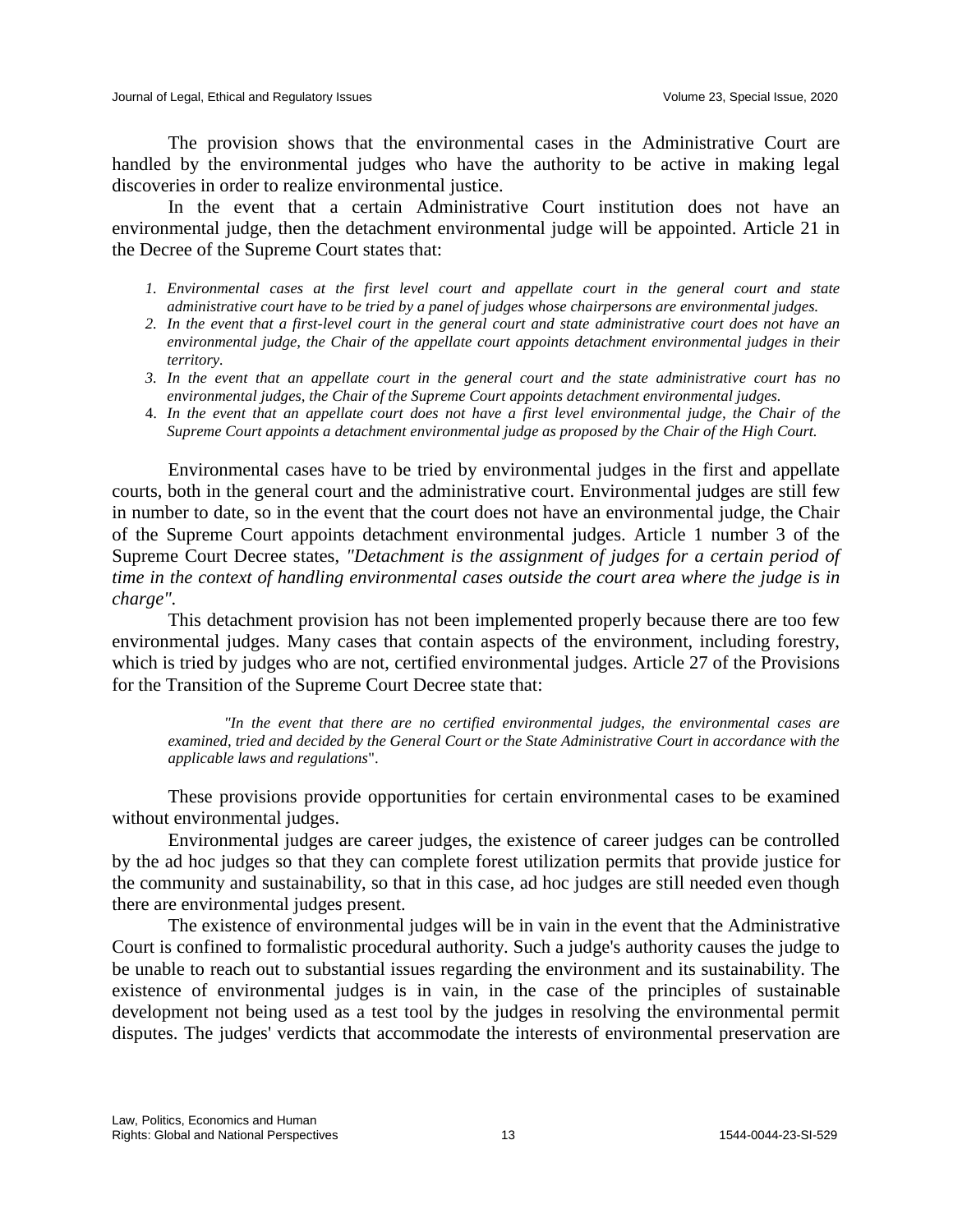very needed, given the important functions of a good and healthy environment for the life and welfare of mankind.

For this reason, ad hoc judges who have expertise or experience in the field of environment are required, so that the Administrative Court is able to make verdicts that accommodate economic interests, community interests, and environmental conservation interests.

## **CONCLUSION**

The failure to use the principles of sustainable development in resolving environmental disputes in the Administrative Court causes the settlement of environmental disputes through the Administrative Court to provide less legal protection for the community and protection towards the forest sustainability. It cannot be negotiated that the principles of development have to be used as the principles for a test tool for the judges in resolving the environmental disputes in the Administrative Court. There must be a development of Good Governance General Principles as a basis for testing for the Administrative Court Judges. This can be done by: (1) revising the Administrative Court Law and incorporating the principles of sustainable development as a test tool for the judges in the new Administrative Court Law, and (2) through breakthroughs or innovations conducted by the judges in resolving the environmental disputes, by using the development principles as a consideration in the judge's verdicts, so that the verdicts become jurisprudence.

### **ACKNOWLEDGMENTS**

This research was supported by Ministry of Research and Technology/National Research and Innovation Agency of the Republic of Indonesia. We thank our colleagues from Ministry of Research, Technology and Higher Education (Indonesia) who provided funds that greatly assisted the research.

#### **REFERENCES**

- Amici Curiae Brief. (2019). *Legal opinions of court companions.* Retrieved from https://icel.or.id/wpcontent/uploads/AMICI-CURIAE-PLTU-Cirebon-1-x-1.000-MW-FINAL.pdf
- Asshiddiqie, J. (2010). *Green shades of the 1945 constitution of the republic of Indonesia*. Rajawali Pers.
- Black, H.C. (1990). Black's law dictionary. *St. Paul. Minn: West Publishing Co*.
- Glosarium Online. (2019). *Indonesia-hakim ad hoc*. Retrieved from https://glosarium.org/arti-hakim-ad-hoc/
- Harjiyatni, F.R. (2018). Authority of the judge of administrative court to revise the government official decision. *Journal of Legal, Ethical and Regulatory Issues*, *21*(SI), 1-8.
- Kafrawi, R.M. (2020). Environmental destruction as a criminal act of terrorism. *Legality: Jurnal Ilmiah Hukum*, *26*(2), 155–177.
- Law. (2011). *Decision of the Chairperson of the Supreme Court of the Republic of Indonesia Number: 134/KMA/SK/IX/2011 concerning Certification of Environmental Judges., Pub. L. No. 134/KMA/SK/IX/2011*.
- Murombo, T. (2010). Strengthening locus standi in public interest environmental mitigation: Has leadership moved from the United States to South Africa. *Law, Environment and Development Journal, 6*(1), 163-180.
- Seerden, R.J.G.H., Seerden, R., & Stroink, F.A.M. (2002). *Administrative law of the European Union, its member states and the United States: a comparative analysis*. Intersentia nv.
- Silva, E. (1994). Thinking politically about sustainable development in the tropical forests of Latin America.